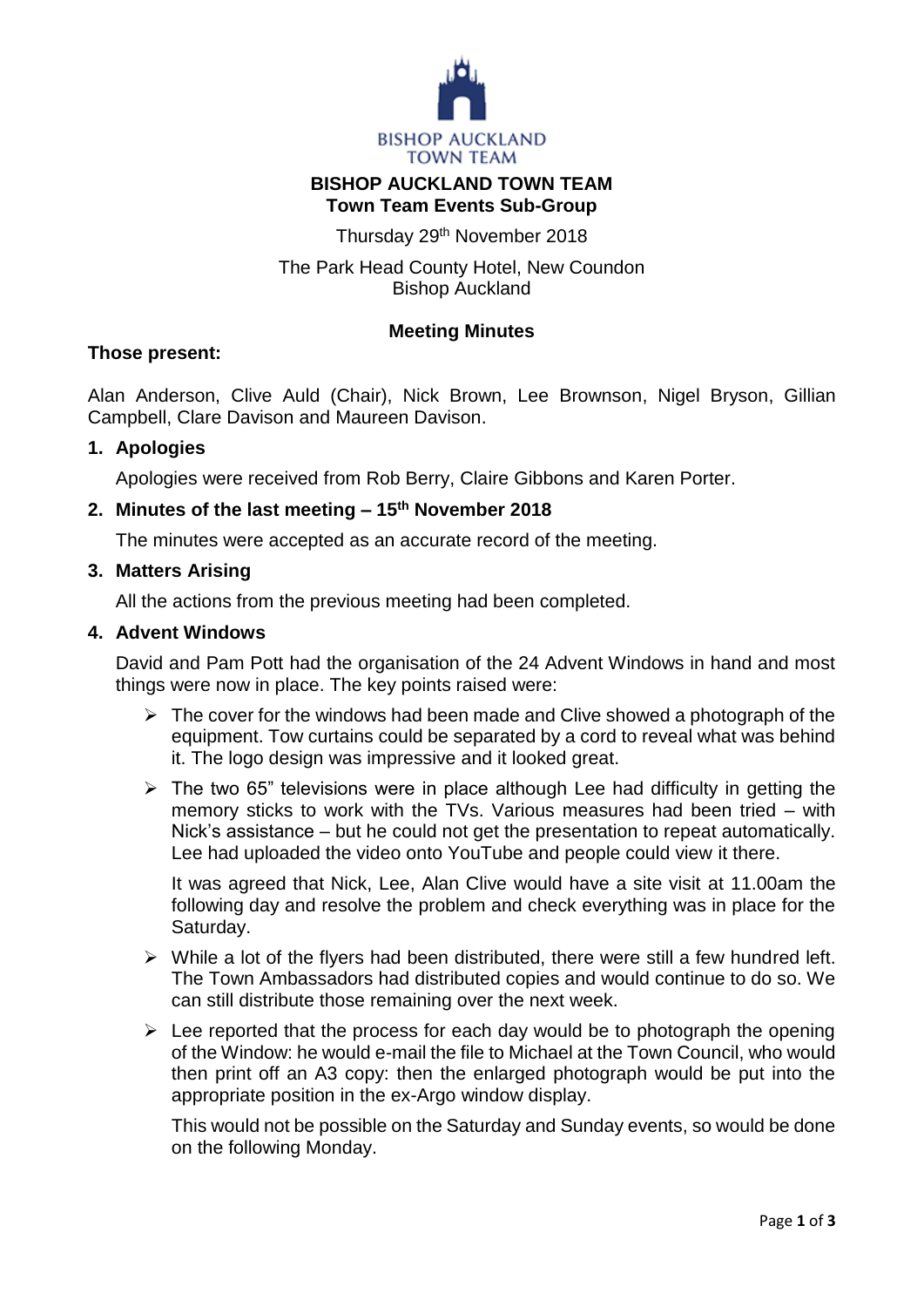- $\geq$  On the 6<sup>th</sup> to the 9<sup>th</sup> December David and Pam would be away and we would need to make sure someone is available to open the event on these days.
- $\triangleright$  Nigel, Clive and Alan would try to cover all the openings between them. We also needed to consider the arrangements for the 3 Santa Saturdays when Alan would be at Santa's Grotto.

Those available to attend the opening events should be in the Town Team jackets to promote our presence at the vents.

### **5. Christmas**

The key points for the Christmas events were:

- Christine Percival and Gillian Campbell should be able to cover the three Santa Saturdays to take photographs. Maureen reported that a young photographer called Hope would be interested in taking photographs. It was suggested that she contact Clive and they could discuss what role she might have.
- $\triangleright$  Gillian reported that if we had a general statement posted in the Santa's Grotto area, we would not need to get parents to sign individual forms. She agreed to submit to Lee the wording needed on such an information sign. We would make clear that once the photographs had been printed off, the files would be deleted.
- $\triangleright$  Lee would have posters printed up with the prices for the photographs by them selves or with the frame.
- For the event on Saturday  $8<sup>th</sup>$  December at the King's Café and Retail Centre, the chair and Christmas Grotto materials would be taken up on the morning. Nigel will discuss with Ian – the Centre manager – about decorations.
- $\triangleright$  The entertainment had been booked but the Salvation Army would prefer to play on the 15<sup>th</sup> December instead of the 22<sup>nd</sup>. This would leave Sound Waves, Stephen Berry and the salvation Army playing on the 15<sup>th</sup> December and only Charlotte on the 22nd. Lee agreed to contact Stephen Berry and see he could do the later date.
- $\triangleright$  There was a logistical problem in where to locate the entertainment, as Sweet Boutique operates in front of the lifts: we will need room for Santa's Grotto, the face painter, and space for the queues in the central part. As some of the group were having a site visit the following day, it was agreed the location of the entertainment should be reviewed as well.

Apart from considering the impact on organising the Advent Windows on the three Santa Saturdays, everything else seemed to be covered.

#### **6. Communication**

Nigel tabled summary note of the Communication Meeting, held on the 20<sup>th</sup> November. The following were the key issues we discussed:

**Business Contacts:** Nigel reported that the Town Ambassadors were looking to build a business directory and the Town Team had agreed to have a contacts email list that Nick would administer. In view of the overlap, it was agreed that we would have a joint meeting on the 18<sup>th</sup> December at 2.00pm in the Bishop FM offices to agree a single form to get the business details logged. Nigel, Nick, Alan and Lee would attend.

**TVs:** Whilst not presuming anything, if we were able to have one of the Cello TVs, it could be used as an information source in the Newgate Centre. We could run